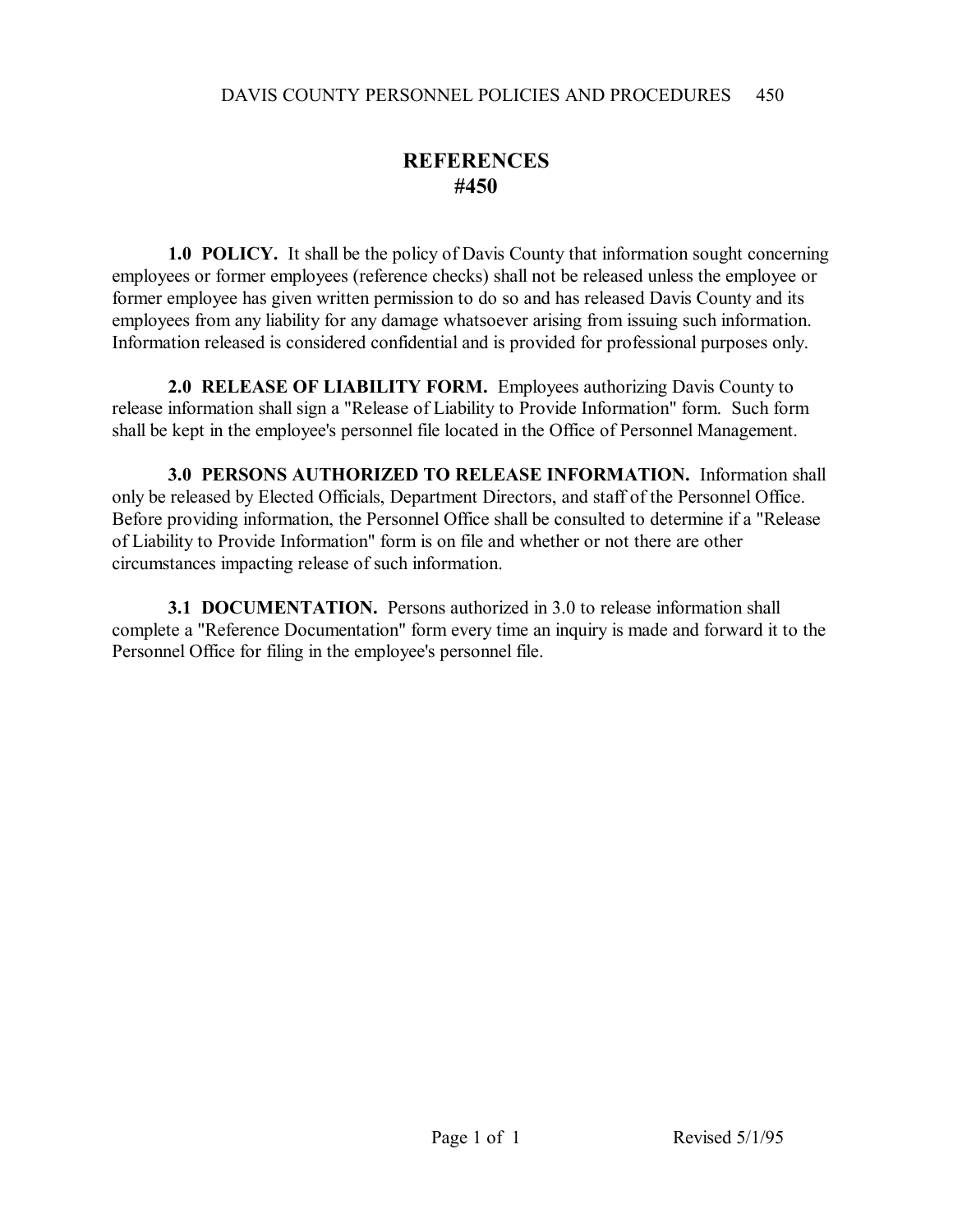## **RELEASE OF LIABILITY TO PROVIDE INFORMATION**

I hereby authorize release of all information Davis County, its Personnel Office, or the departments I have worked for may have concerning me, whether on record or not. I also release Davis County and its employees from any liability for any damage whatsoever of issuing same. This release expires two years from date indicated below.

| <b>Signature:</b> |  |
|-------------------|--|
| Date:             |  |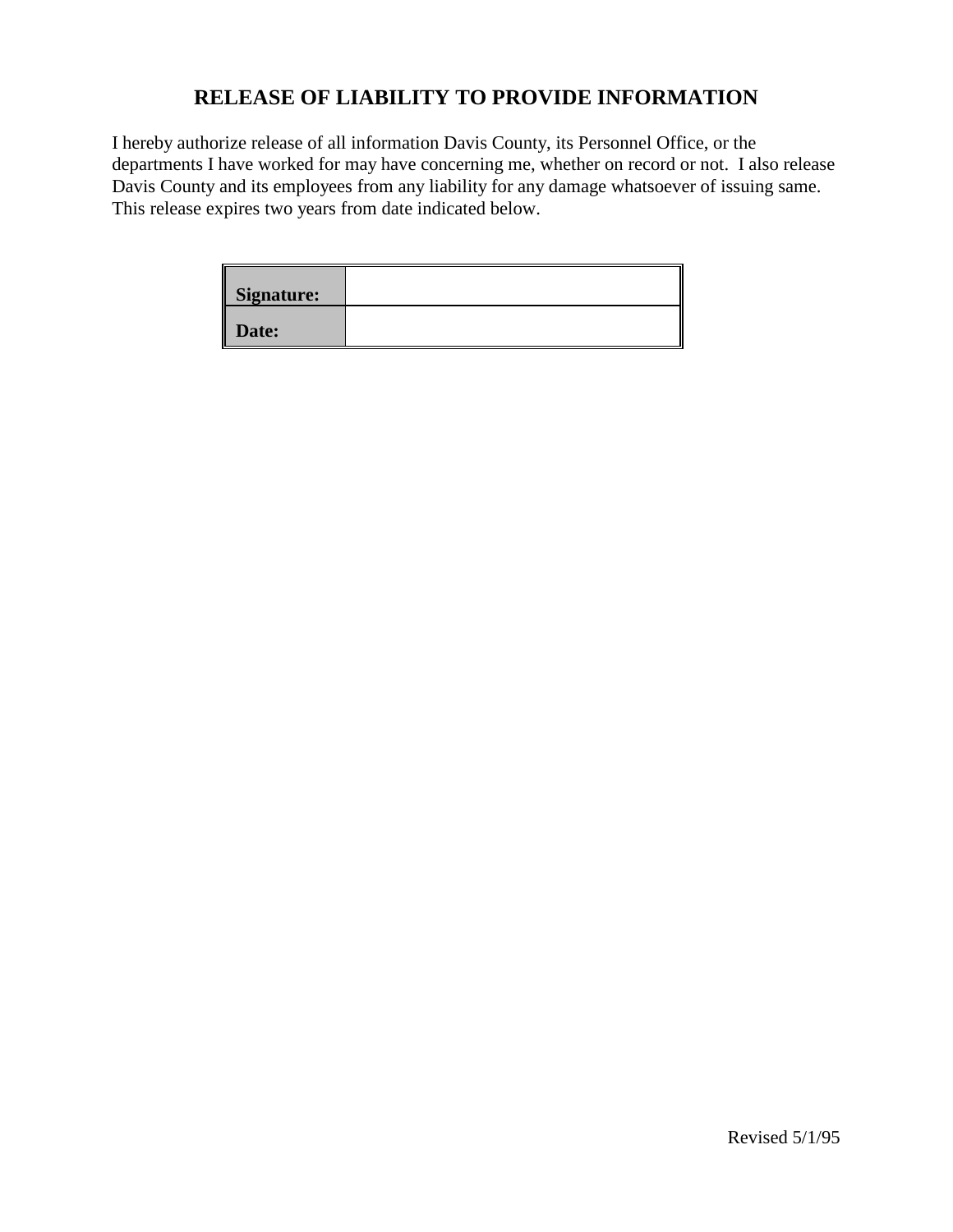## **GIVING EMPLOYMENT REFERENCES**

#### **Before giving an employment reference:**

- 1. Contact the Personnel Department and verify a release of liability form is on file.
- 2. Check out the legitimacy of the person calling.
- 3. Make sure the inquiry is legitimate by asking what position the former employee applied for.
- 4. Determine whether the former employee has given permission and/or a waiver to allow the prospective employer to talk with you.
- 5. State the information you are giving is confidential, cannot be passed on, and should be treated confidentially. Say "I am providing information only because you requested it and only for professional purposes".

#### **When giving an employment reference:**

- 1. What you say must be true.
- 2. Make sure all released information is documented.
- 3. What you say must be relevant to job performance.
- 4. What you say must have a bearing on the new job.
- 5. Only provide information which relates to the job and job performance in question. If the new job has no bearing on the old job, indicate you have no feel for how former performance has a bearing on the new position.
- 6. What you say must not be said for purposes of harming former employee but only to answer questions.
- 7. Don't volunteer information, respond directly to the question.
- 8. Keep a brief record of who called, what was asked, what was provided, and the date and duration of the conversation.
- 9. Do not answer questions such as "Would you rehire this person? Would you recommend applicant for position sought?"
- 10. Do not answer questions "off the record." All questions are clearly discoverable in a lawsuit
- 11. Do not provide vague statements such as "He was average." Provide answers which match the documentation exactly.
- 12. Do not make subjective statements which cannot be backed up by documentation.
- 13. Be sure to state why you made the opinion. "He received a rating of unsatisfactory on job attendance because he was absent from work five times during the month of May".
- 14. Affirm or deny information that was given the inquirer by the former employee and indicate if you have documentation to back up your statement.
- 15. If the former employee has been involved in some very serious offense relating to health and safety of others instead of such things as poor performance then the prospective employer should not be misled. Be sure documentation backs up what you say and tell the truth.
- 16. When responding to a written inquiry, do not fill in the blanks or check choices which do not match exactly the documentation you possess.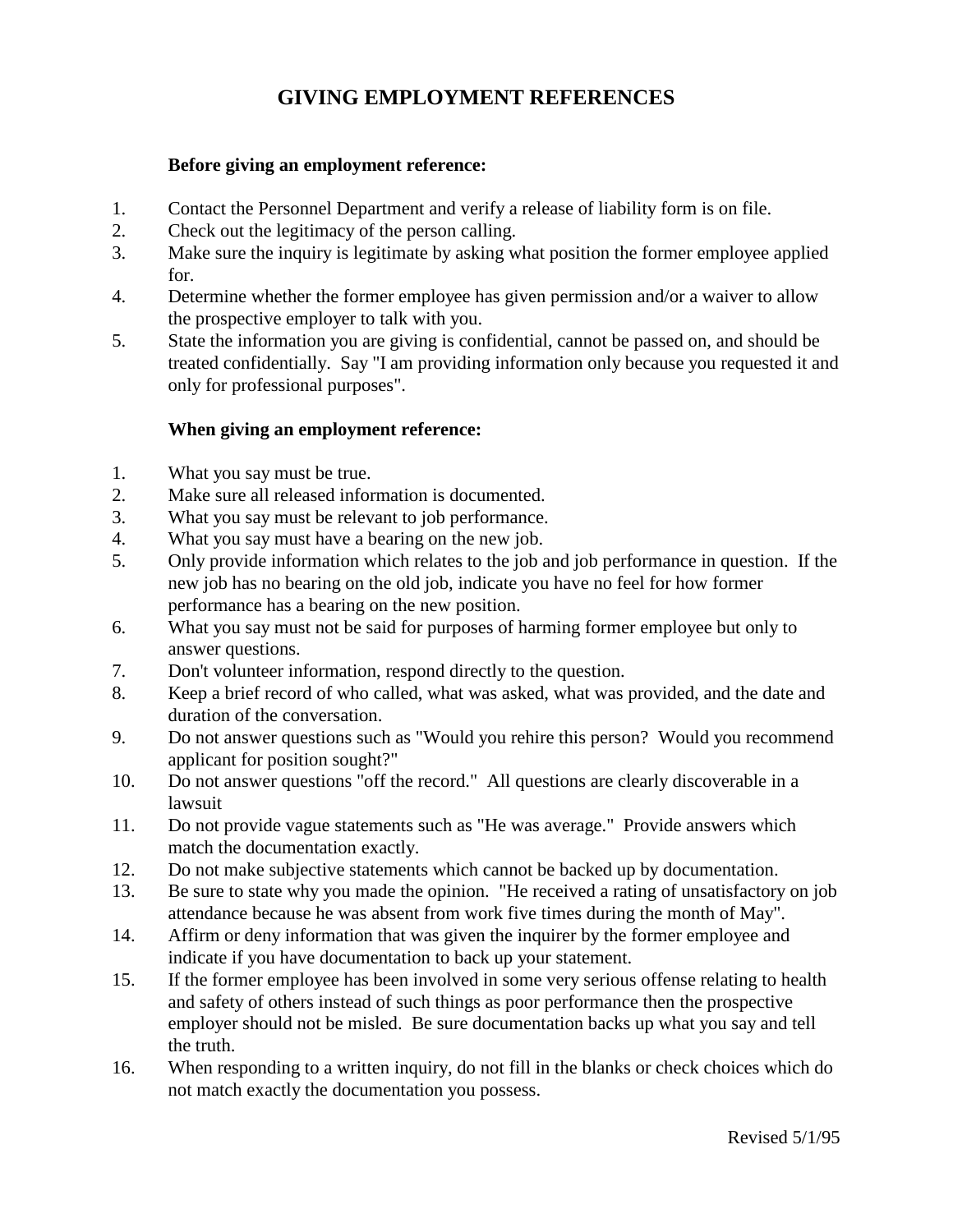## **CHECKING EMPLOYMENT REFERENCES**

#### **Before checking an employment reference:**

- 1. Contact the Personnel Department and verify a release of liability form is on file. The application contains a waiver.
- 3. Check out the legitimacy of the person you are calling.
- 4. Make sure the reference has legitimate knowledge and authority to answer your questions.
- 5. Determine whether the applicant has given permission and/or a waiver to allow the former employer to talk with you.
- 6. Treat the information you are receiving as confidential, do not pass it on.

#### **When checking an employment reference:**

- 1. Ask only questions which pertain to the job.
- 2. Don't volunteer information on what other references have provided.
- 3. Keep a brief record of who called, what was asked, what was provided, and the date and duration of the conversation.
- 4. Do not ask questions "off the record." All questions are clearly discoverable in a lawsuit.
- 5. Ask questions which reveal prior job performance and performance characteristics of the applicant.
- 6. Do not ask vague questions such as "Was he an average performer." Ask questions such as "How well did he reconcile bank statements?"
- 7. Do not make subjective statements about what is being said to you by the former employer or indicate whether you will or won't hire the applicant.
- 8. Confirm information that was given you by the applicant. Confirm it precisely, don't put it into your own words.
- 9. Do not call the applicant's friends or relatives.
- 10. Ask the former employer for additional names you can call.
- 11. Do not ask any questions which are illegal for you to ask the applicant.
- 12. Verify the education and training claimed by applicant.
- 13. Thank the person for their responses.

#### **SAMPLE QUESTIONS**

- 1. Verify dates of employment.
- 2. Verify salary level.
- 3. Ask what is history of attendance.
- 4. What is the official title of the position held?
- 5. What are the minimum requirements?
- 6. Did applicant supervise? How many and what levels?
- 7. What was primary responsibility?
- 8. What size budget was applicant responsible for?
- 9. What was their best contribution to organization?
- 10. Was he cooperative with superiors and coworkers?
- 11. How good are their communication skills?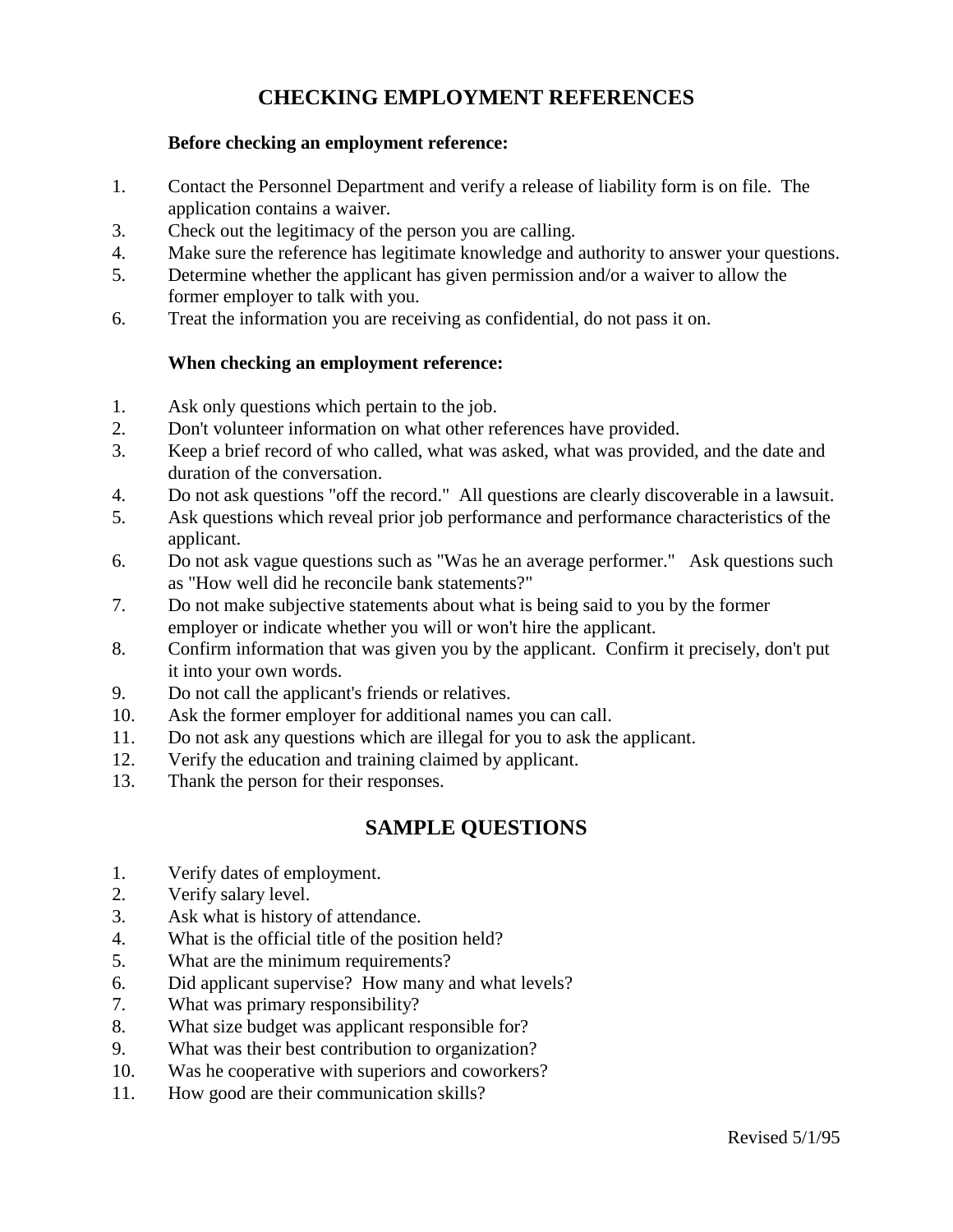- 12. Were you satisfied with the work output?<br>13. Is employee eligible for rehire?
- 13. Is employee eligible for rehire?<br>14. Did the applicant receive regula
- Did the applicant receive regular employment evaluations?
- 15. Was the applicant the subject of disciplinary action while employed?<br>16. What is the reason applicant left employment?
- What is the reason applicant left employment?